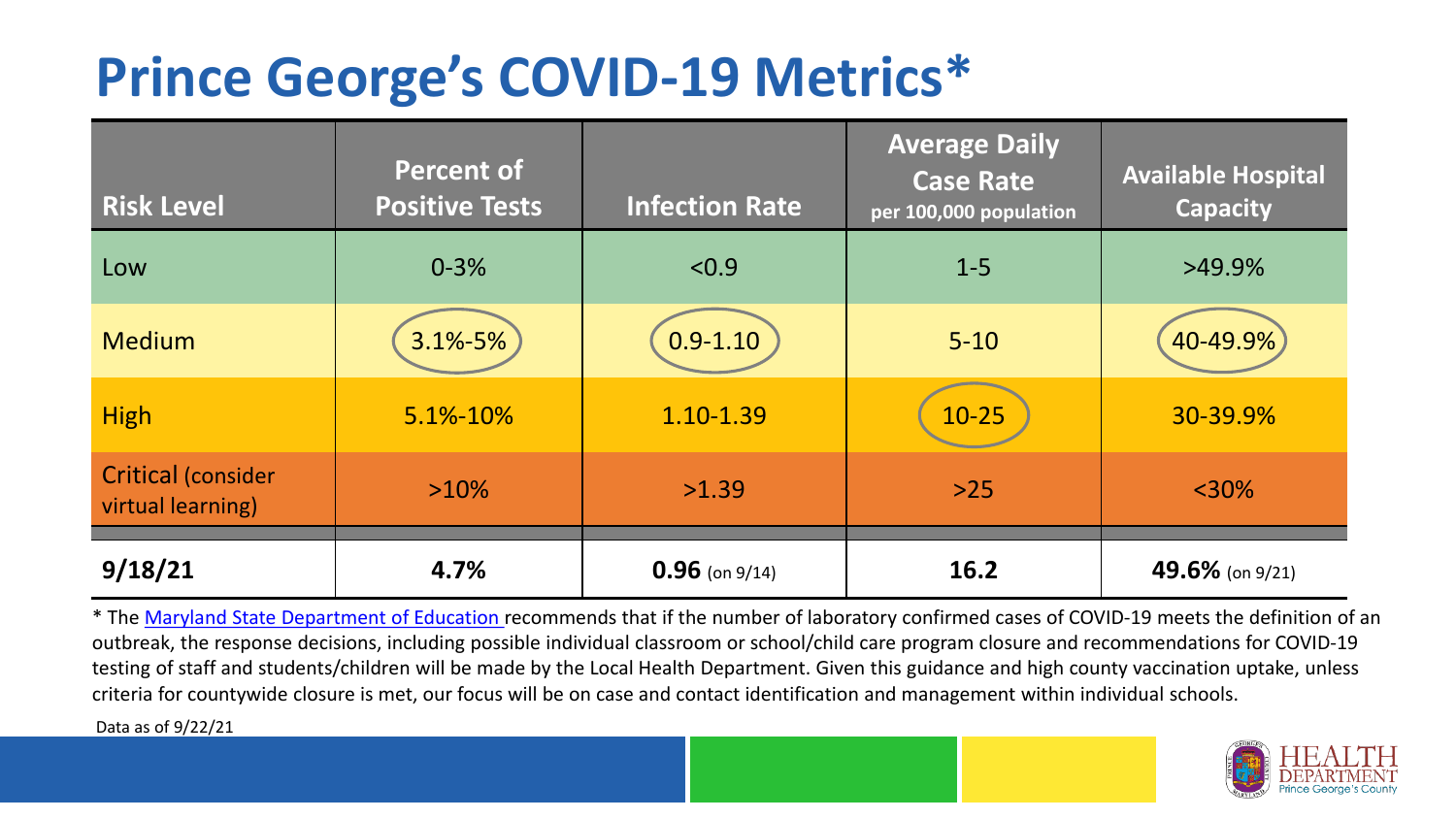# **COVID-19 Community Transmission and Vaccination**

Per the [CDC updated guidance for COVID-19 Prevention in K-12 Schools,](https://www.cdc.gov/coronavirus/2019-ncov/community/schools-childcare/k-12-guidance.html) vaccination is considered the leading prevention strategy for those who are eligible, and **Prince George's County exceeds the percentage of U.S. vaccinations for ages 12 and above**. The CDC also emphasizes using multiple prevention strategies together consistently, included universal indoor masking, as needed based on the level of community transmission and vaccine coverage.



\*County-specific data as of 9/22/21; all other data accessed on 9/22/21 at:<https://covid.cdc.gov/covid-data-tracker>

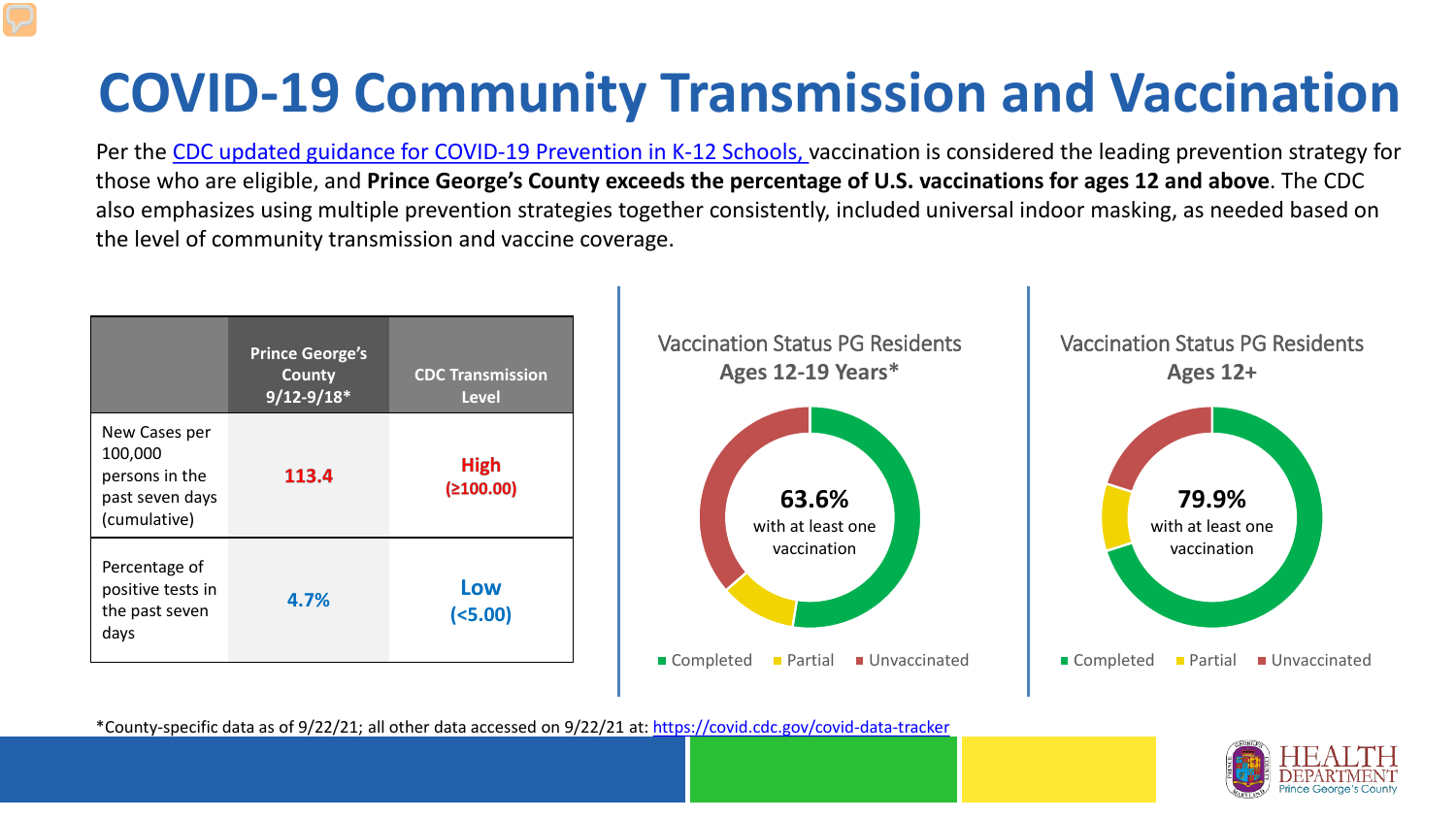#### **Testing: Percent Positive** (past 7 days by test date)

The percent of tests returning as positive for county residents **was 4.7% at the end of last week**. We have decreased below 5.0% for the first time since August 3rd.

**Percent of Positive COVID-19 Tests by Date Collected** (as of 9/22/21)

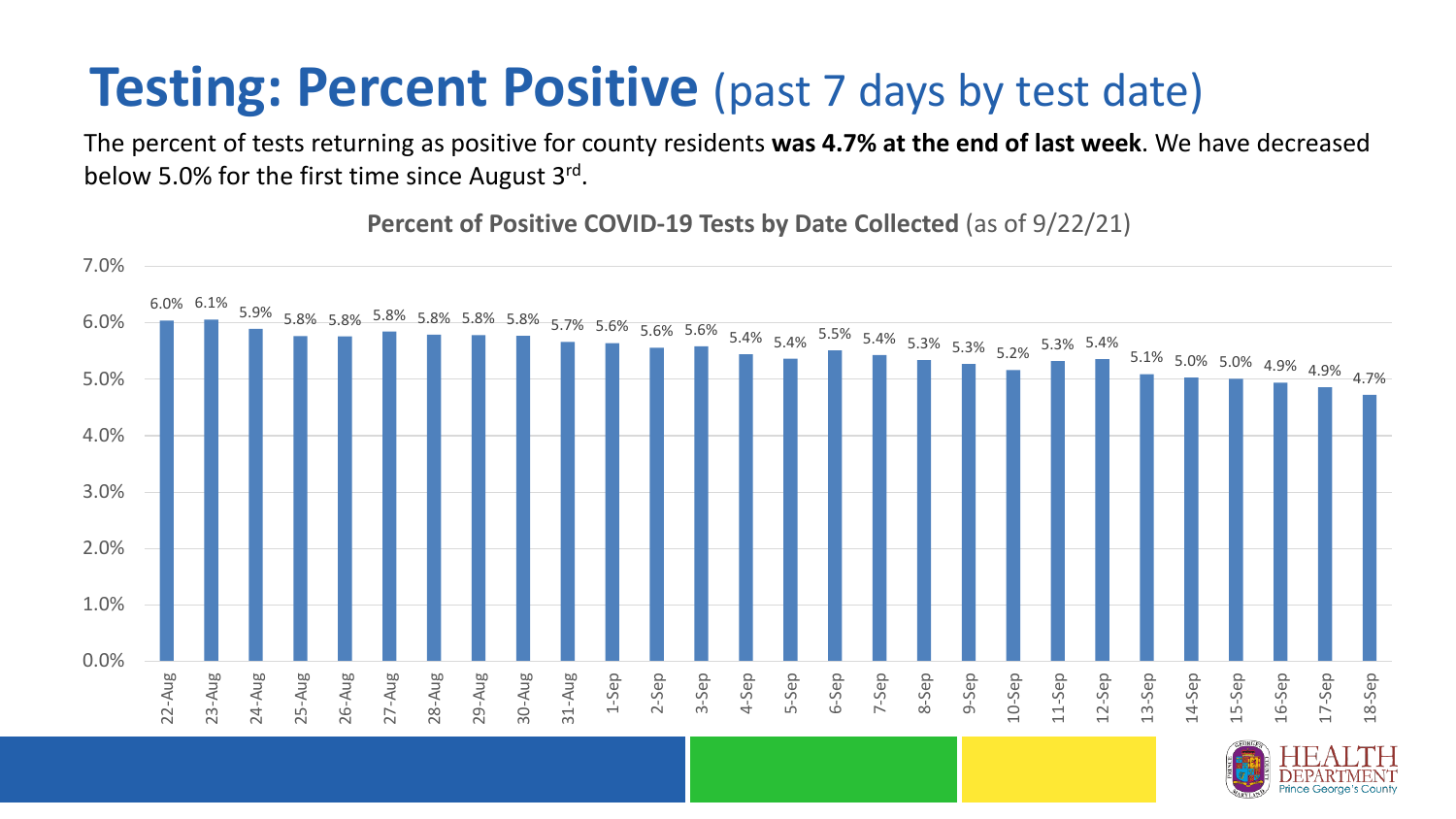### **Infection Rate for Prince George's County**



#### **Estimated by CovidActNow.org**

Accessed 9/22/2021. Each data point is a 14-day weighted average. Presented as the most recent seven days of data as a dashed line, as data is often revised by states several days after reporting.

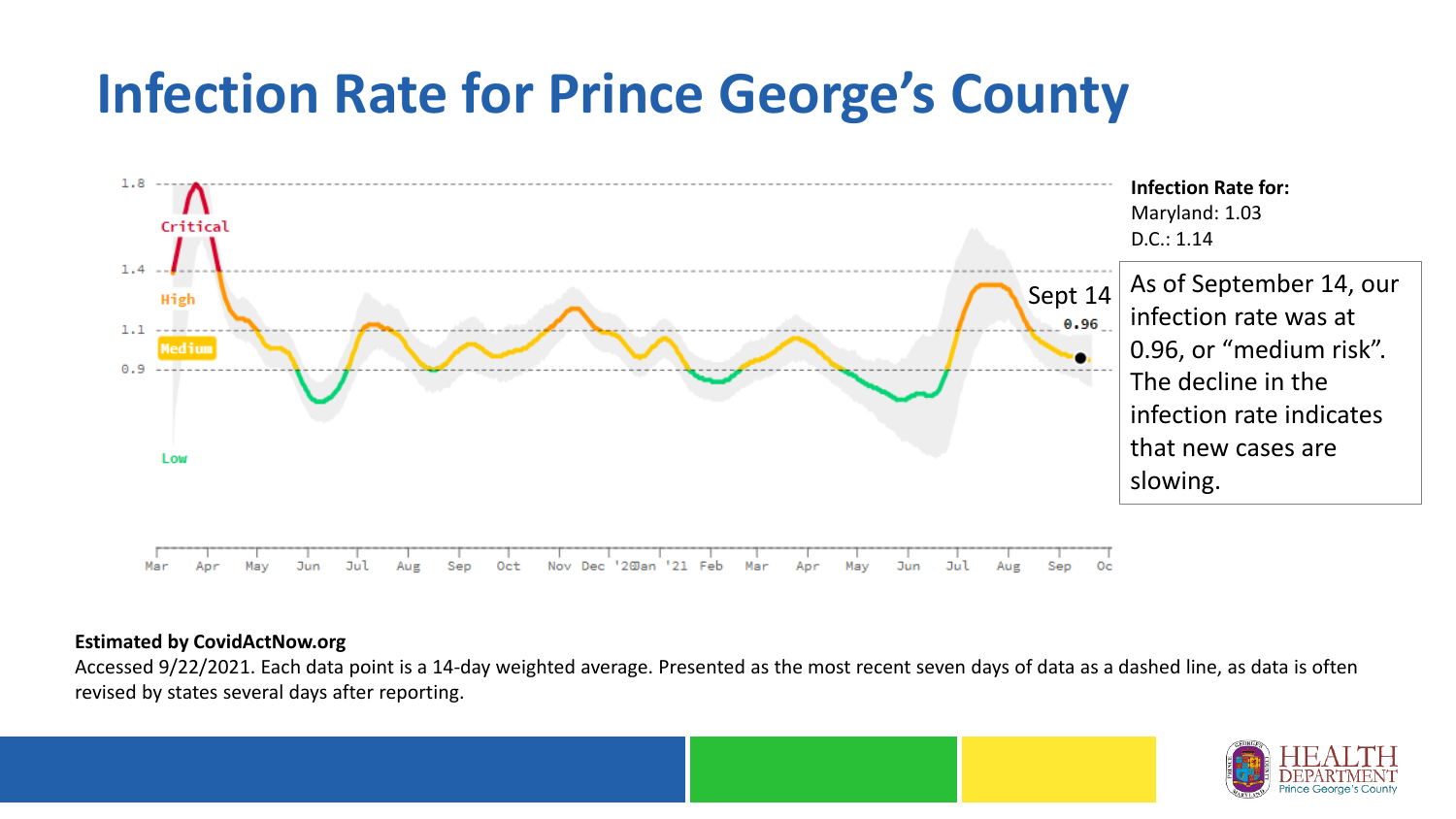#### **Average Daily Case Rate** (7-day Average by test date)

**The daily case rate at the end of last week was 16.2 new cases per 100,000 residents.** While we have remained "high risk" or above 10.0 since the end of July 2021 **we have dropped below 20.0 for the last two weeks**.



**Average New COVID-19 Cases Per Day Per 100,000 Residents**